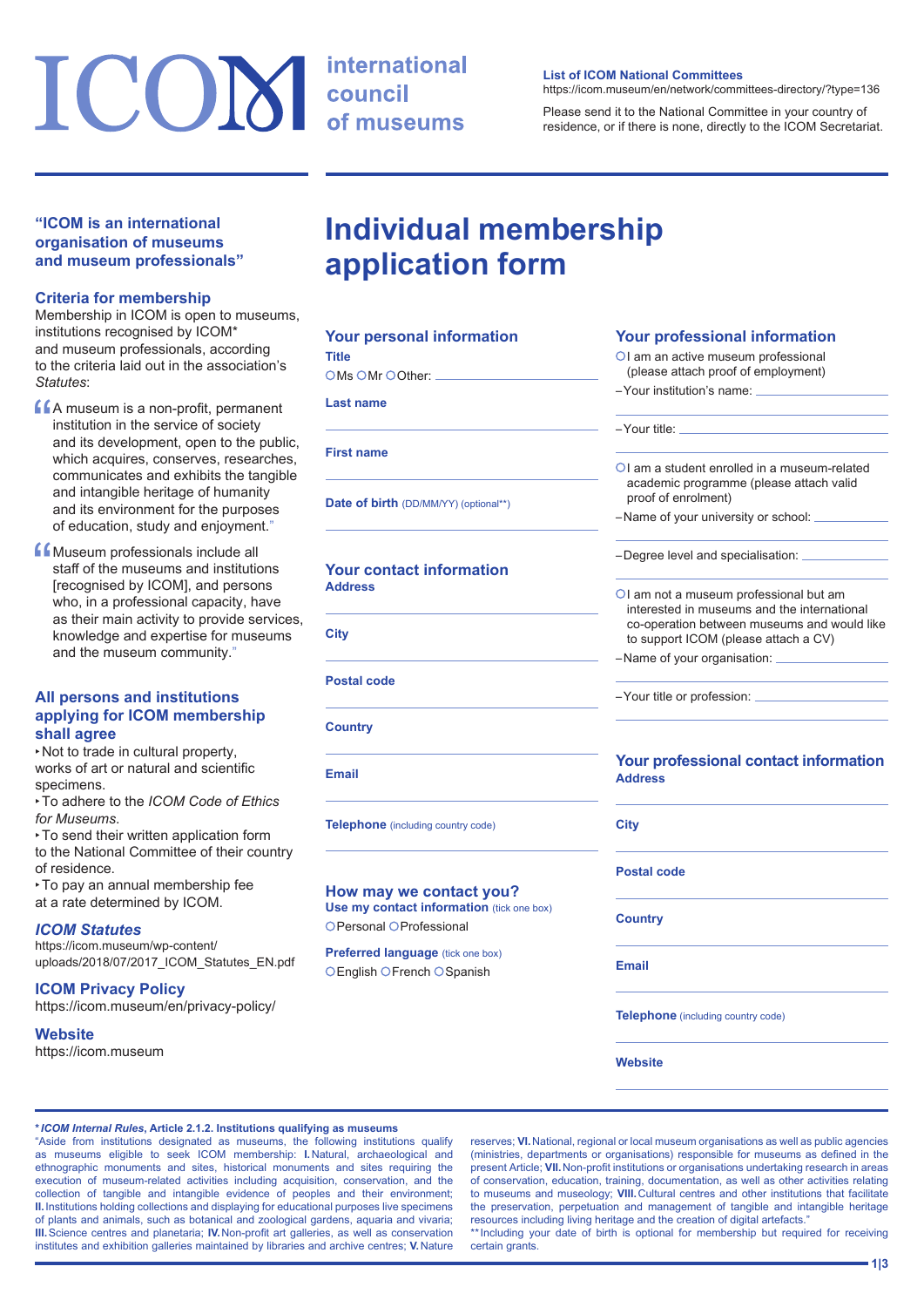#### **Membership giving the right to vote in an ICOM International Committee** (tick one box) For more information on ICOM's International Committees and their activities <https://icom.museum/en/network/committees-directory/?type=137>

**AVICOM**  Audiovisual, New Technologies and Social Media

- **CAMOC**  Museums of Cities **CECA**
- Education and Cultural Action **CIDOC**
- Documentation
- **CIMCIM**  Instruments and Music

**CIMUSET**  Science and Technology

- **CIPEG**  Egyptology
- **COMCOL**
- **Collecting**

**COSTUME**  Costume, Fashion and Textiles

- **DEMHIST**  Historic House Museums
- **DRMC**  Disaster Resilient Museums

**GLASS**  Glass

**ICAMT**  Architecture and Museum Techniques **ICDAD**  Decorative Arts and Design

**ICEE**  Exhibition Exchange

**ICEthics**  Ethical Dilemmas **ICFA** 

Fine Arts

**ICLCM**  Literary and Composers' Museums

- **ICMAH**  Archaeology and History
- **ICME**  Ethnography
- **ICMEMO**

 Remembrance of the Victims of Public Crimes **ICMS**  Museum Security

**ICOFOM**  Museology

**ICOMAM**  Arms and Military History

**ICOM-CC**  Conservation

- **ICOMON**  Money and Banking Museums
- **ICR**  Regional Museums
- **ICTOP**  Training of Personnel
- **INTERCOM**  Museum Management

University Museums

- **MPR**  Marketing and Public Relations
- **NATHIST** Natural History

**UMAC** 

#### **International Committees of which you wish to receive information** Without voting rights (3 others max.)

1 2 3

#### **Please complete, date and sign the following statement**

By ticking this box and submitting my membership application, I acknowledge having read and understood the information provided on this form.

By submitting my membership application, I acknowledge having read and understood the information on the General Data Protection Regulation (GDPR) below as well as in ICOM's privacy policy, available at the following address:

<https://icom.museum/en/privacy-policy>

I, the undersigned,

certify that I meet all of the conditions required for membership in the International Council of Museums (ICOM) and hereby request to become a member of ICOM. I agree not to trade (i.e. buy or sell for profit) in cultural property and to adhere by the *Code of Ethics for Museums* adopted by ICOM.

**Date Signature**